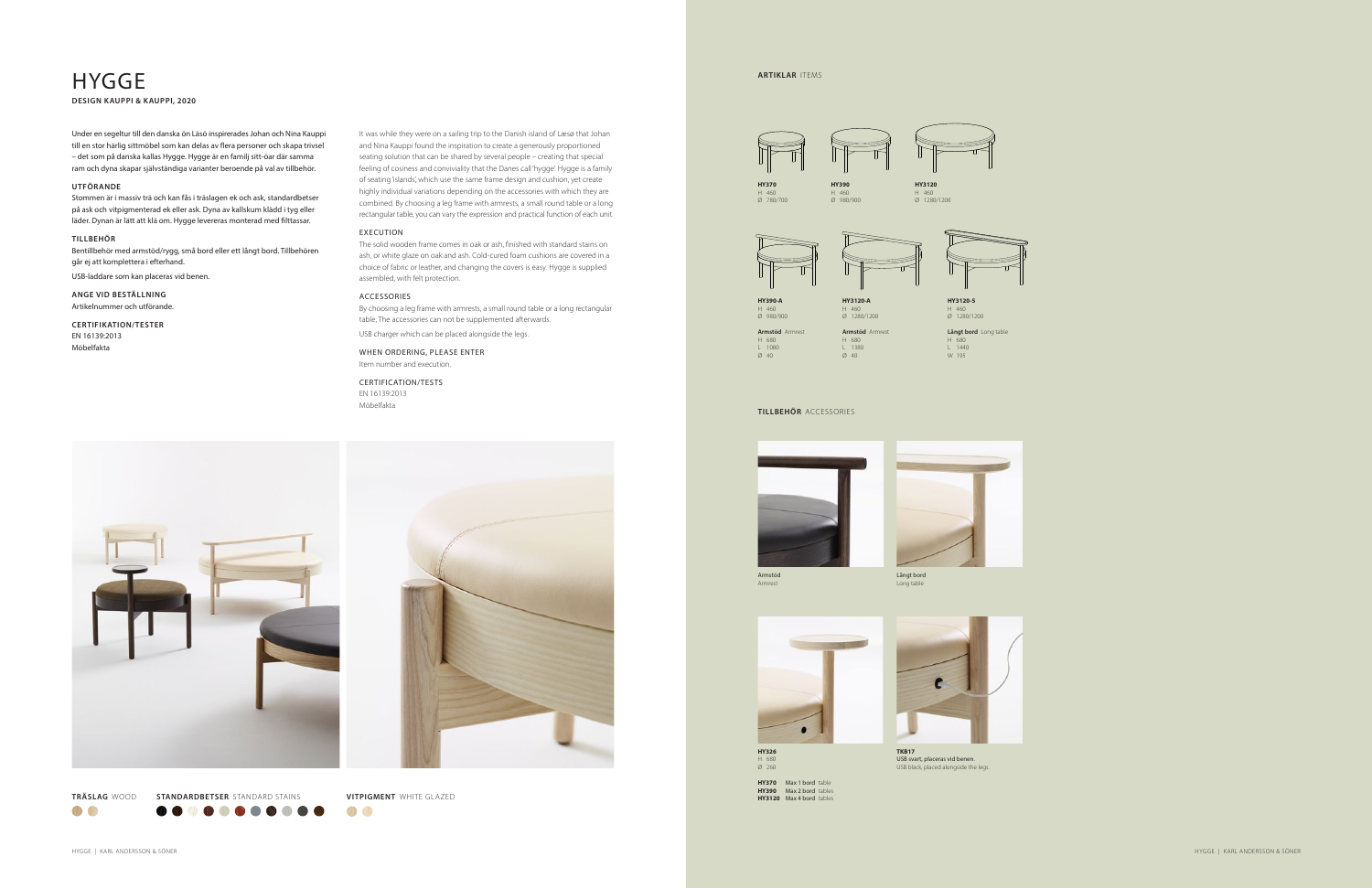

Sitt-ö Stool HY3120-5 | Pelare Pedestal CAP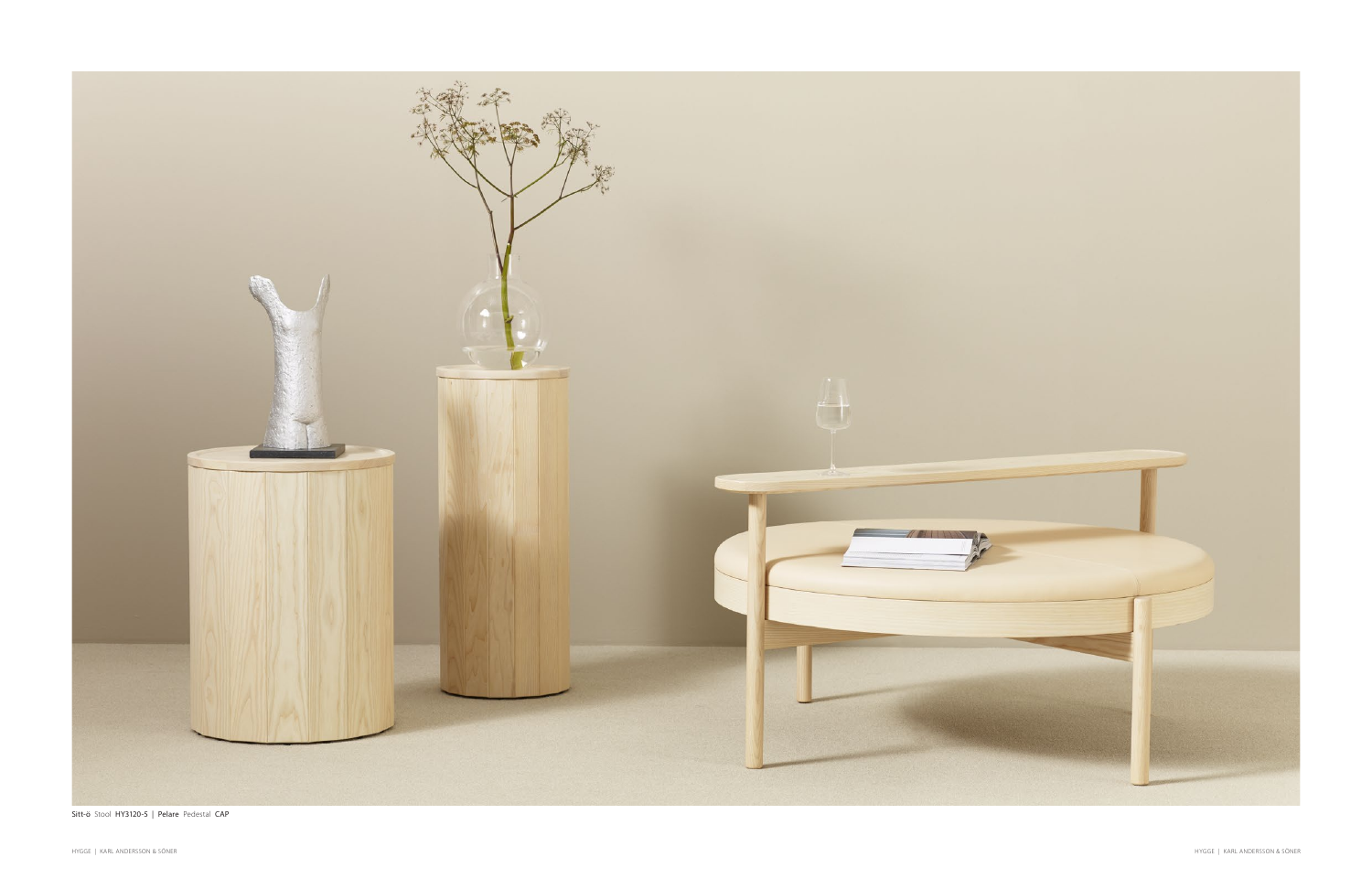# PROVER SAMPLES HYGGE

Tänk på att de tryckta proverna kan skilja sig i färg, struktur och nyans jämfört med levererad produkt. Keep in mind that the printed samples can differ in color, texture and shades compared with delivered product.

### **STANDARDBETSER** STANDARD STAINS

Bets på ek eller ask om inget annat anges. Topplack är klarlack i glansvärde 18, halvmatt. Specialbetser enligt insänt prov kan erbjudas.<br>Stain on oak or ash if not otherwise specified. Top coat of clear lacquer in a no. 1



.20 Antracit bets Anthracite stain



.21 Valnöt bets Walnut stain



.14 Rödbrun bets Red-brown stain



Green stain





.16 Röd bets Red stain

#### **TRÄSLAG** WOOD

Ytbehandling är klarlack i glansvärde 18, halvmatt. Alternativa ytbehandlingar olja, olja + lack kan erbjudas. Treated with clear lacquer in a no. 18 semi-matt finish. Other available finishes are oil or oil + lacquer.



#### **VITPIGMENT** WHITE GLAZED

Vitpigment på ek eller ask om inget annat anges. Topplack är klarlack i glansvärde 18, halvmatt. White glazed on oak or ash if not otherwise specifed. Top coat of clear lacquer in a no 18.









Sitt-ö Stool HY370-1 | Hylla Shelf ALVA